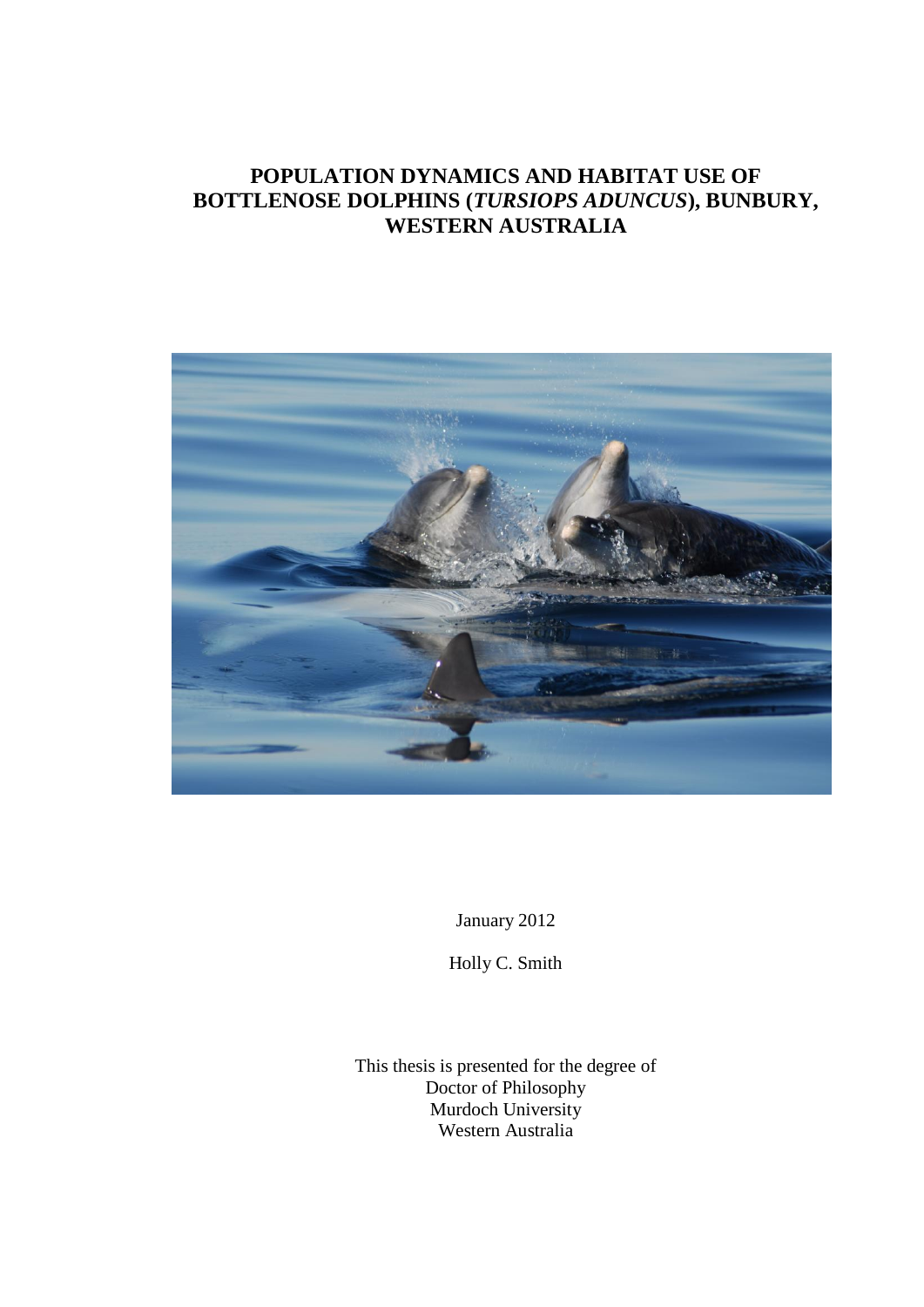I declare that this thesis is my own account of my research and contains as its main content work which has not previously been submitted for a degree at any tertiary education institution.

 .................................... Holly Crystal Smith Date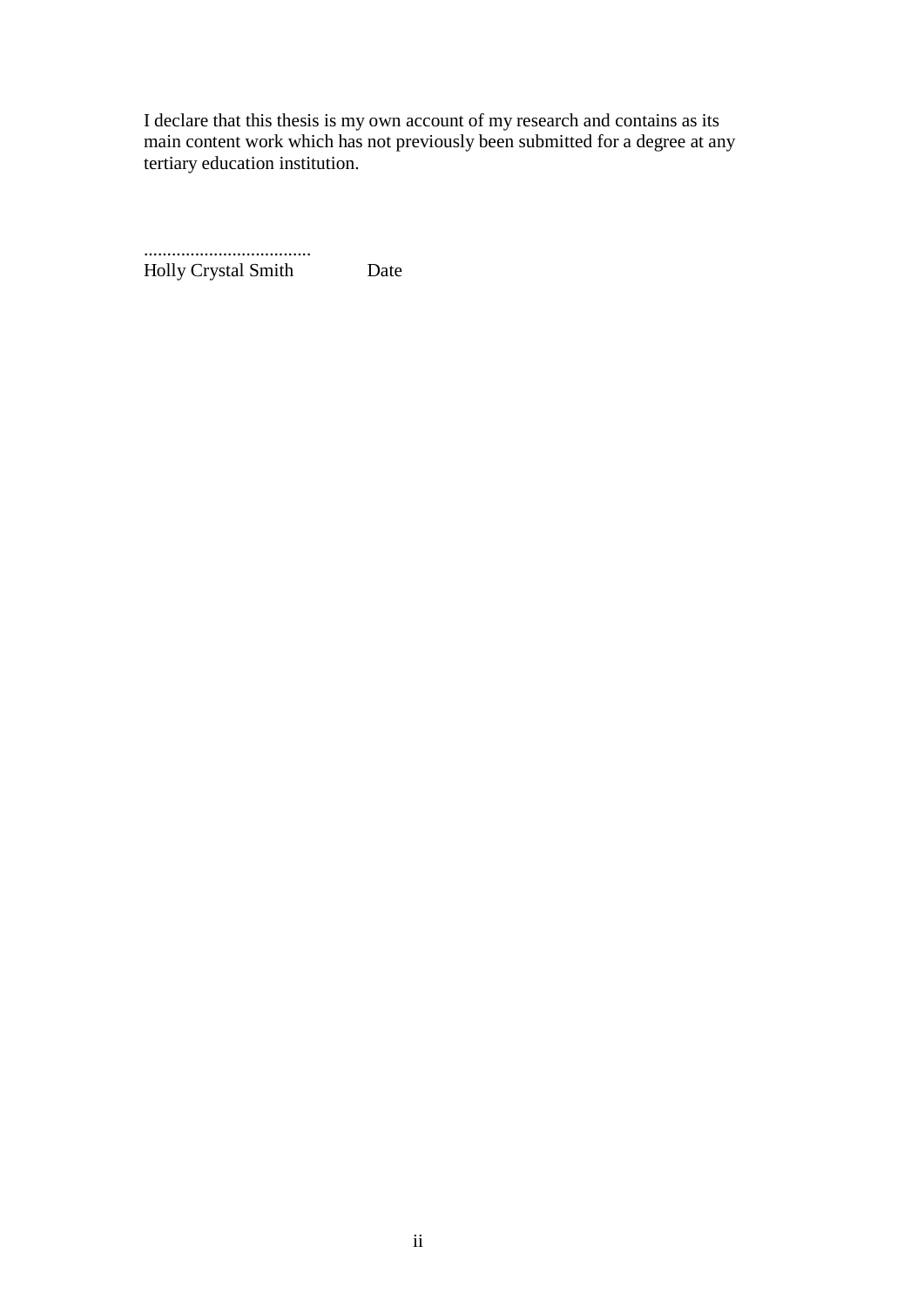### **STATEMENT ON THE CONTRIBUTION OF OTHERS**

This research was made possible by the financial commitment and foresight of industry partners. These organisations, as listed below, should be commended for their support of science-informed management.

| <b>Project Funding</b>               | <b>South West Marine Research Program</b><br><b>Industry Partners:</b>                                                                                                      |
|--------------------------------------|-----------------------------------------------------------------------------------------------------------------------------------------------------------------------------|
|                                      | Bemax incorporating Cable Sands<br><b>BHP</b> Billiton<br><b>Bunbury Port Authority</b>                                                                                     |
|                                      | City of Bunbury                                                                                                                                                             |
|                                      | Department of Environment and Conservation                                                                                                                                  |
|                                      | <b>Dolphin Discovery Centre</b>                                                                                                                                             |
|                                      | <b>Millard Marine</b>                                                                                                                                                       |
|                                      | <b>Naturaliste Charters</b>                                                                                                                                                 |
|                                      | <b>Newmont Boddington Gold</b>                                                                                                                                              |
|                                      | <b>South West Development Commission</b><br>Iluka Cristal Global                                                                                                            |
|                                      | <b>WAPRES</b>                                                                                                                                                               |
|                                      | <b>Worsley Alumina</b>                                                                                                                                                      |
|                                      |                                                                                                                                                                             |
| Stipend                              | Murdoch University Research Scholarship                                                                                                                                     |
| Supervision                          | A/Prof. Lars Bejder                                                                                                                                                         |
|                                      | Dr Halina Kobryn                                                                                                                                                            |
|                                      | Dr Kelly Waples                                                                                                                                                             |
|                                      | <b>Emeritus Prof/Stuart Bradley</b>                                                                                                                                         |
| <b>Contribution to Data Chapters</b> |                                                                                                                                                                             |
|                                      |                                                                                                                                                                             |
| Chapter 2                            | Ken Pollock provided advice on model type and<br>parameters. Amanda Hodgson reviewed and<br>provided editing advice.                                                        |
| Chapter 3                            | David Lusseau provided advice on custom Lagged<br>Association Rate model and Celine Frère<br>contributed to the introduction in collaboration for<br>a journal publication. |
| Chapter 4                            | Anna Kopps provided advice on using KDE tool<br>in ArcGIS. Amanda Hodgson reviewed and<br>provided constructive feedback that significantly<br>improved this chapter.       |
| Chapter 5                            | Thomas Heege corrected the classified images for<br>environmental interference and Dave Johnson ran<br>the Maxent models.                                                   |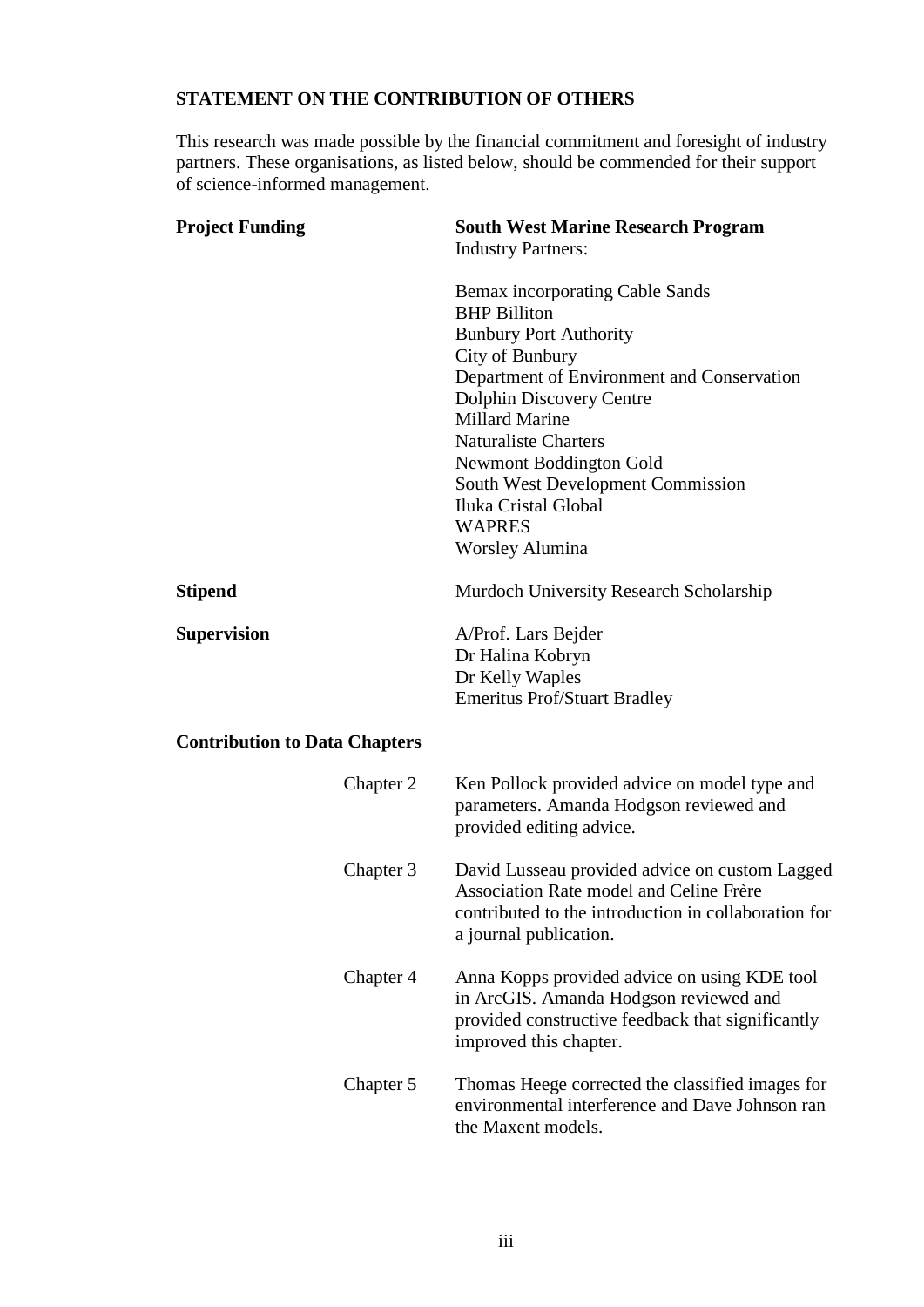#### **Abstract**

Coastal dolphins are increasingly exposed to a variety of human activities through the proliferation of coastal development. Threats to dolphins in near-shore environments include the loss of suitable habitat, increasing vessel traffic and tourism, entanglement in fishing gear or other marine debris, noise pollution, environmental contaminants and disease. Baseline data and long-term monitoring are needed to inform effective management initiatives to conserve dolphin populations. This study focused on the bottlenose dolphin (*Tursiops aduncus*) population that inhabits the waters around the rapidly developing city of Bunbury, Western Australia. This study investigated the spatial and temporal variability in population abundance, social dynamics, calving seasonality, home range size and habitat use of dolphins in Bunbury waters over a threeyear study period. From 2007-2010, year-round boat-based, photo-identification surveys followed pre-determined transect lines within a  $120 \text{ km}^2$  study area (212 transect lines total; N=578 dolphin group encounters) to achieve intensive and consistent sampling effort. Abundance and demographic parameters were estimated using the capturerecapture Robust Design model. The model with Markovian temporary emigration was favoured over other varying parameters (survival, capture probability and emigration time). Abundance estimates varied from 65 individuals  $(\pm$  SE 8.53; 95% CI: 54- 90) in winter 2007 to 139 individuals (±SE 3.41; 95% CI: 134-148) in autumn 2009. The apparent adult survival estimate was  $0.985$  ( $\pm$ SE 0.006; 95% CI: 0.964- 0.994). Calving peaked in late February to early March. Associations between adult females showed an annual seasonal cyclic pattern that peaked during the breeding and calving season. Home range estimates were important in identifying critical habitat areas. Home range areas for individual dolphins were estimated using the Minimum Convex Polygon method and adult females occupied statistically different sized areas (ANOVA: P ≤0.0001). Females in sheltered inner waters (Leschenault Estuary and Koombana Bay) had smaller home ranges (7.4-24.6km2; N=9) than those in exposed coastal areas (home ranges: 32.1-125.2km2; N=9). Seasonal differences in ranging patterns were analysed using the kernel density *hotspot method*. During the summer and autumn calving season, there was a hotspot for adult females on the lee-side of an artificial groyne, adjacent to the Estuary and Bay. Habitat use was explored further through maximum entropy modelling. Reef habitat had the strongest influence over dolphin presence whilst distance from coast was a weak predictor. Managers can now focus on protecting this critical habitat. This project has demonstrated the benefits of intensive multi-year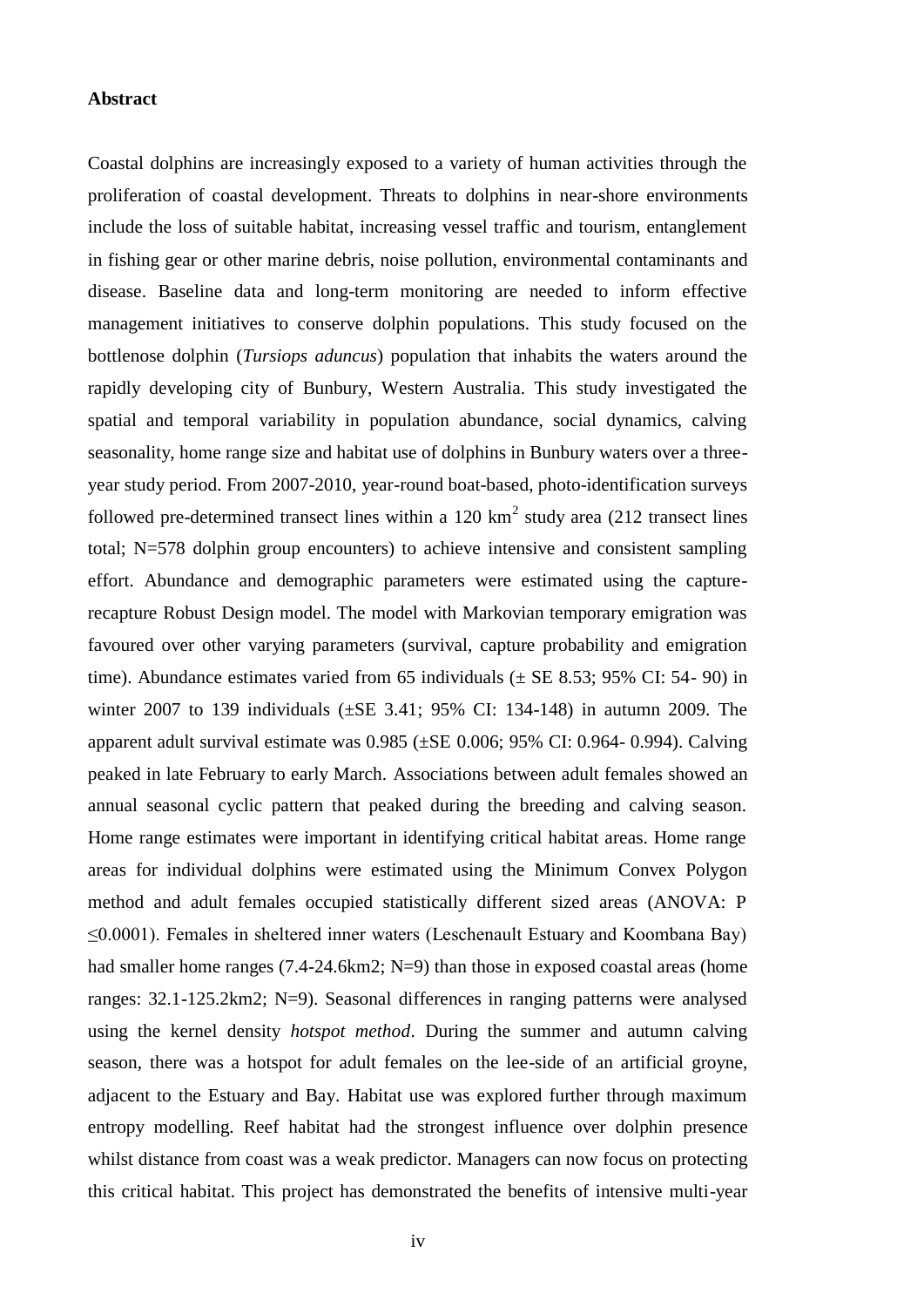research on a population by detecting the seasonal differences in abundance, behaviour and habitat use – information critical to managing human impacts on this species. Future research should combine our spatial understanding of this dolphin population and human use of the area to conduct a risk assessment and rank the threats to these dolphins.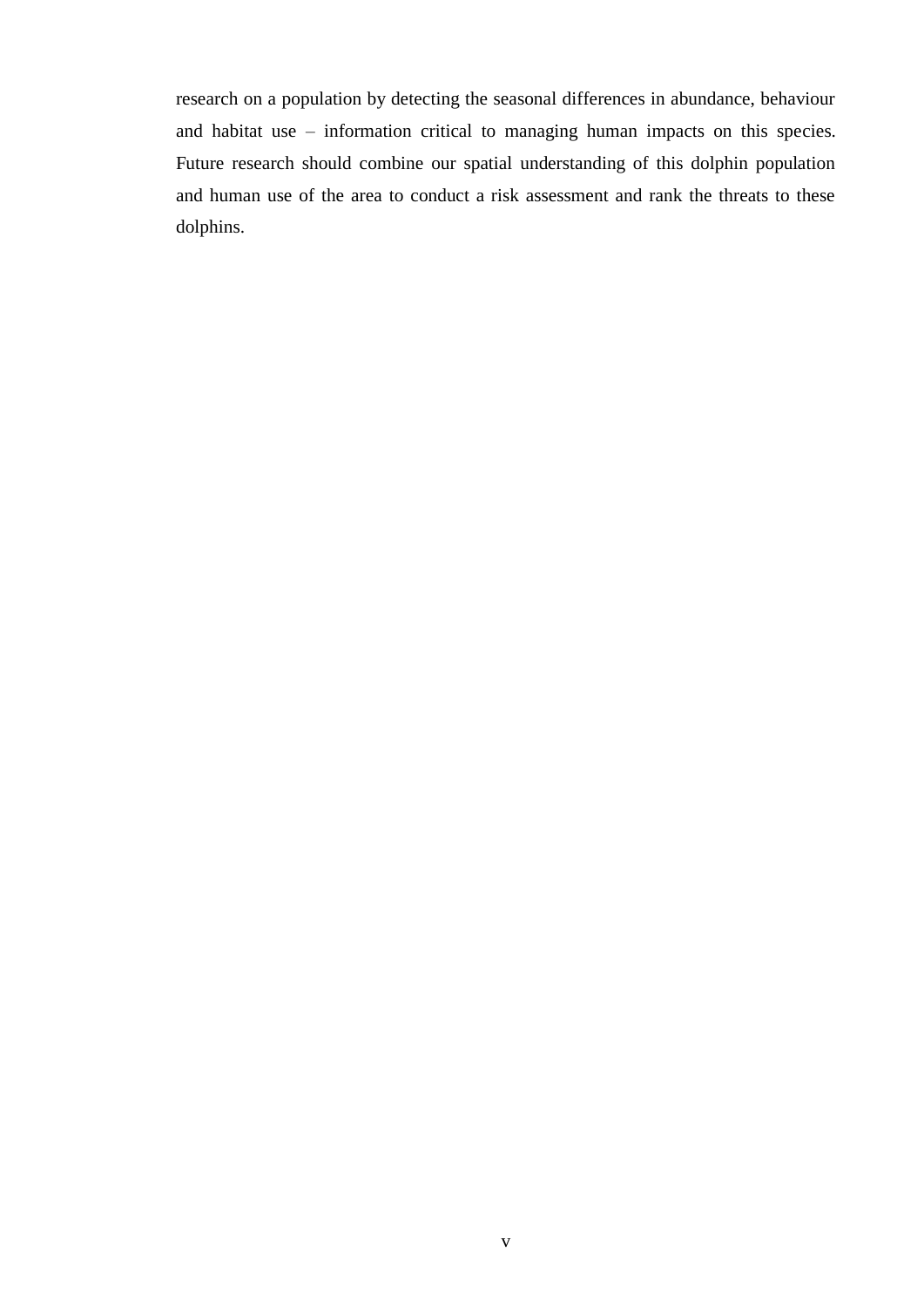# **Table of Contents**

|            | <b>Chapter 1. THE EVOLUTION OF CONSERVATION EFFORTS ON</b>           |  |
|------------|----------------------------------------------------------------------|--|
|            |                                                                      |  |
| 1.1        |                                                                      |  |
| 1.2        |                                                                      |  |
| 1.2.1      |                                                                      |  |
| 1.2.2      | Specific management strategies (PBR, MPAs, Speed restrictions, Codes |  |
|            |                                                                      |  |
| 1.3        | CETACEAN CONSERVATION AND MANAGEMENT IN WESTERN                      |  |
|            |                                                                      |  |
| 1.4        | BIOLOGY AND ECOLOGY OF COASTAL BOTTLENOSE DOLPHINS 15                |  |
| 1.5        |                                                                      |  |
| 1.6        |                                                                      |  |
|            | Chapter 2. USE OF THE ROBUST DESIGN MODEL TO ESTIMATE                |  |
|            | ABUNDANCE AND DEMOGRAPHIC PARAMETERS OF A COASTAL                    |  |
|            |                                                                      |  |
|            |                                                                      |  |
| 2.1        |                                                                      |  |
| 2.2        |                                                                      |  |
| 2.2.1      |                                                                      |  |
| 2.2.2      |                                                                      |  |
| 2.2.3      |                                                                      |  |
| 2.3        |                                                                      |  |
| 2.3.1      |                                                                      |  |
| 2.3.2      |                                                                      |  |
| 2.3.3      |                                                                      |  |
| 2.3.4      |                                                                      |  |
| 2.3.5      |                                                                      |  |
| 2.3.6      |                                                                      |  |
| 2.4        |                                                                      |  |
| 2.4.1      |                                                                      |  |
|            |                                                                      |  |
| 2.5.1      |                                                                      |  |
| 2.5.2      |                                                                      |  |
| 2.6        |                                                                      |  |
| Chapter 3. | <b>CYCLICITY AND STABILITY OF ASSOCIATION PATTERNS</b>               |  |
|            | AND HABITAT USE OF ADULT BOTTLENOSE DOLPHINS (TURSIOPS               |  |
|            | ADUNCUS): IMPLICATIONS FOR CONSERVATION AND MANAGEMENT 42            |  |
| 3.1        |                                                                      |  |
| 3.1.1      | The role that social behaviour can play in conservation 43           |  |
| 3.1.2      |                                                                      |  |
| 3.2        |                                                                      |  |
| 3.2.1      |                                                                      |  |
| 3.2.2      | Sampling design and photo-identification methods 44                  |  |
| 3.3        |                                                                      |  |
| 3.3.1      |                                                                      |  |
| 3.4        |                                                                      |  |
| 3.4.1      |                                                                      |  |
| 3.4.2      |                                                                      |  |
| 3.4.3      |                                                                      |  |
|            |                                                                      |  |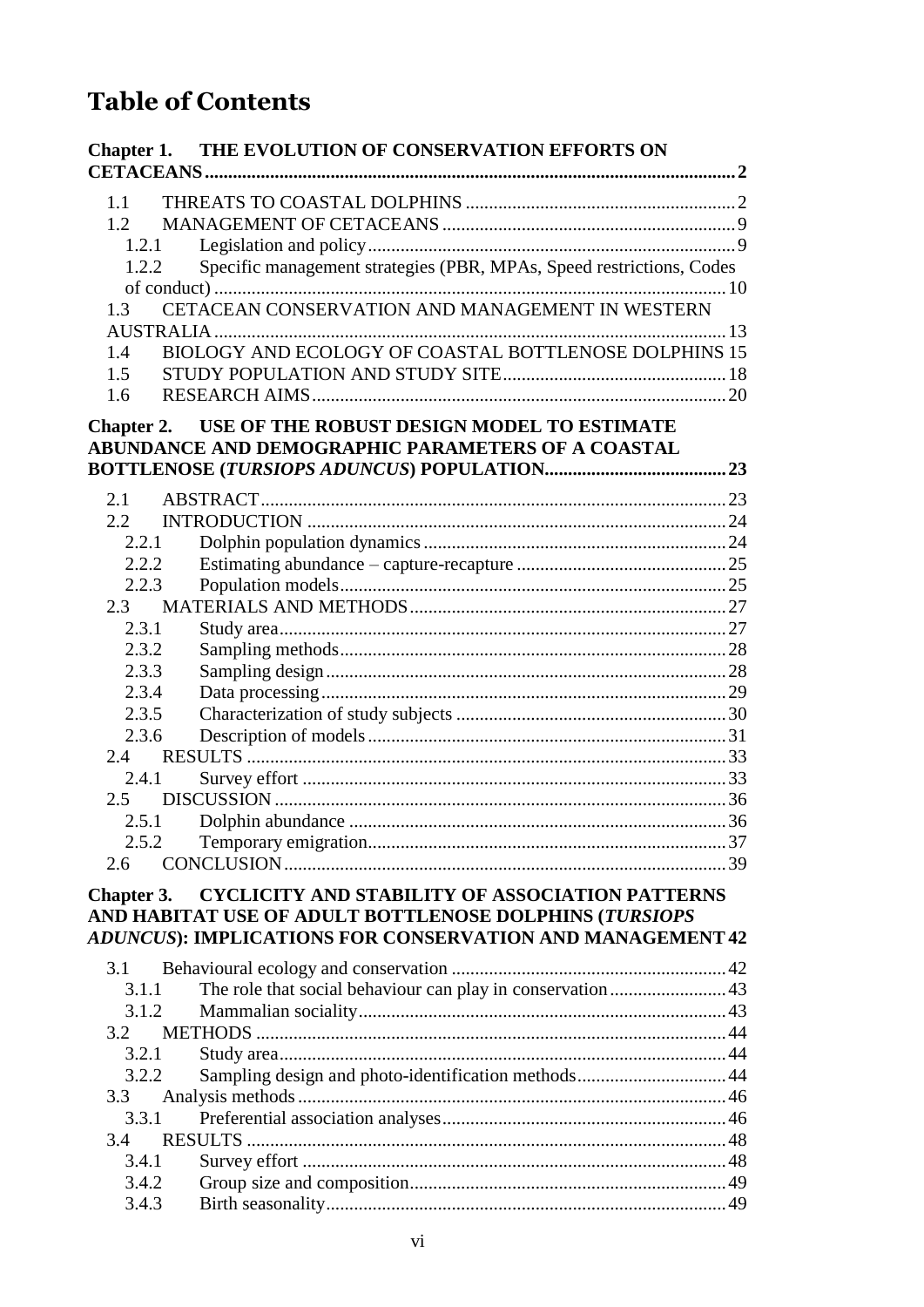| 3.4.4             |                                                                       |  |
|-------------------|-----------------------------------------------------------------------|--|
| 3.4.5             |                                                                       |  |
| 3.4.6             |                                                                       |  |
| 3.5               |                                                                       |  |
| 3.5.1             |                                                                       |  |
| 3.5.2             |                                                                       |  |
| 3.5.3             | Female-female association patterns social and temporal 57             |  |
| 3.5.4             |                                                                       |  |
| 3.6               |                                                                       |  |
| <b>Chapter 4.</b> | HOME RANGE SIZE OF ADULT BOTTLENOSE DOLPHINS                          |  |
|                   | (TURSIOPS ADUNCUS) IN BUNBURY, WESTERN AUSTRALIA 62                   |  |
| 4.1               |                                                                       |  |
| 4.1.1             |                                                                       |  |
| 4.1.2             |                                                                       |  |
| 4.2               |                                                                       |  |
| 4.2.1             |                                                                       |  |
| 4.2.2             |                                                                       |  |
| 4.2.3             |                                                                       |  |
| 4.2.4             |                                                                       |  |
| 4.2.5             |                                                                       |  |
| 4.3               |                                                                       |  |
| 4.3.1             |                                                                       |  |
| 4.3.2             |                                                                       |  |
| 4.3.3             |                                                                       |  |
| 4.3.4             | Comparison of home range size between males and females77             |  |
| 4.3.5             |                                                                       |  |
| 4.4               |                                                                       |  |
| 4.4.1             | Choosing home range estimator method and sample size requirements. 80 |  |
| 4.4.2             |                                                                       |  |
| 4.4.3             |                                                                       |  |
| 4.5               |                                                                       |  |
|                   | HABITAT USE BY BOTTLENOSE DOLPHINS (TURSIOPS                          |  |
| Chapter 5.        |                                                                       |  |
|                   |                                                                       |  |
| 5.1.1             |                                                                       |  |
| 5.1.2             |                                                                       |  |
| 5.1.3             |                                                                       |  |
| 5.1.4             |                                                                       |  |
| 5.1.5             |                                                                       |  |
| 5.1.6             | Selection of covariates for modelling dolphin distribution 96         |  |
| 5.1.7             |                                                                       |  |
| 5.2               |                                                                       |  |
| 5.2.1             |                                                                       |  |
| 5.2.2             | Dolphin distribution and predominant behavioural state99              |  |
| 5.2.3             |                                                                       |  |
| 5.2.4             |                                                                       |  |
| 5.2.5             |                                                                       |  |
| 5.3               | <b>RESULTS</b>                                                        |  |
| 5.3.1             | Atmospheric, sun glitter and water column corrections 108             |  |
| 5.3.2             |                                                                       |  |
| 5.3.3             |                                                                       |  |
| 5.3.4             |                                                                       |  |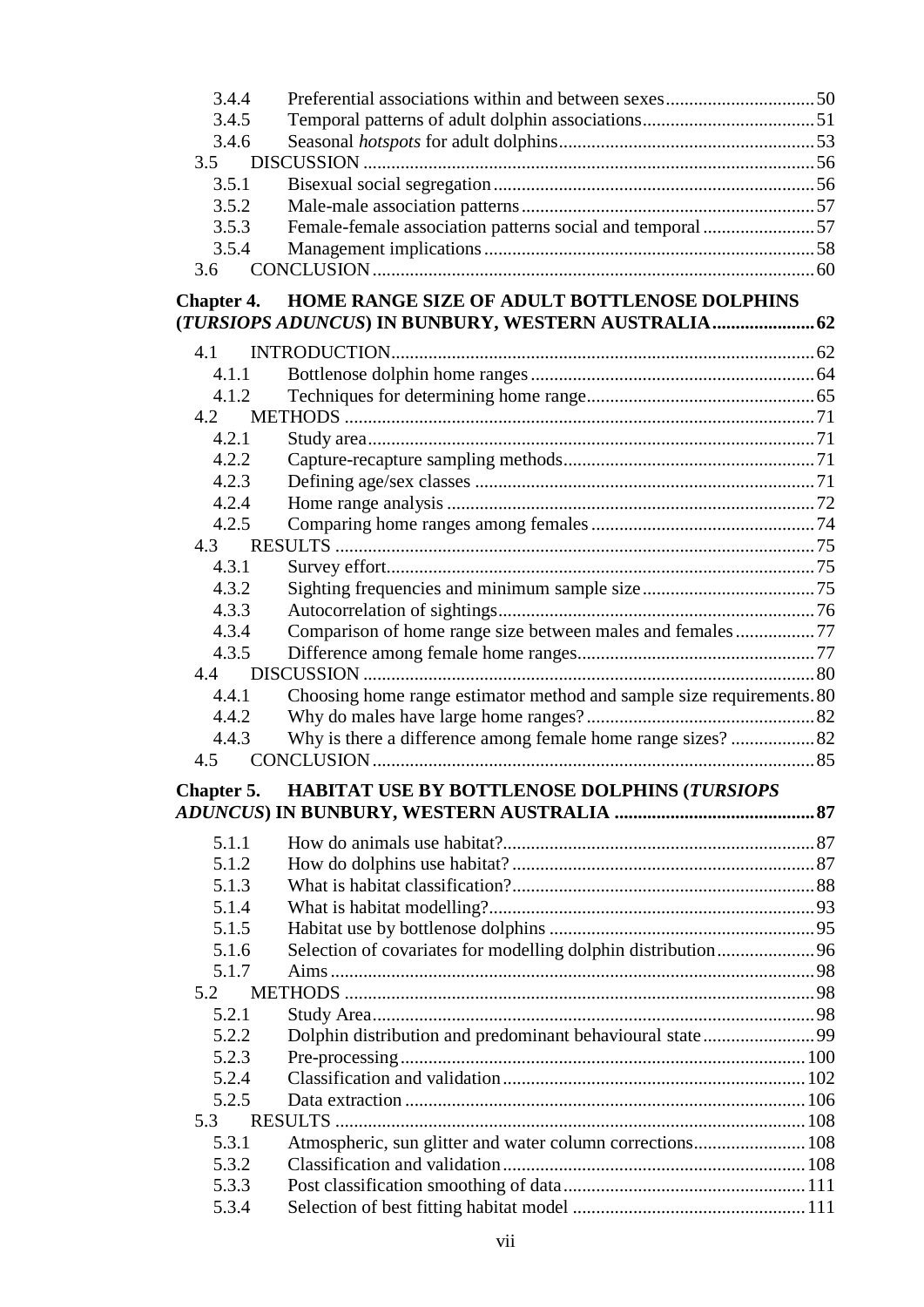| 5.4        |                                                                          |  |
|------------|--------------------------------------------------------------------------|--|
| 5.4.1      |                                                                          |  |
| 5.4.2      |                                                                          |  |
| 5.4.3      |                                                                          |  |
| 5.4.4      | Evaluation of habitat modelling and recommendations for future           |  |
|            |                                                                          |  |
| 5.5        |                                                                          |  |
| Chapter 6. | APPLICATION OF RESEARCH FINDINGS TO DOLPHIN                              |  |
|            |                                                                          |  |
| 6.1        |                                                                          |  |
| 6.2        |                                                                          |  |
| 6.2.1      |                                                                          |  |
| 6.2.2      |                                                                          |  |
| 6.2.3      |                                                                          |  |
| 6.2.4      |                                                                          |  |
| 6.3        |                                                                          |  |
| 6.3.1      |                                                                          |  |
| 6.3.2      |                                                                          |  |
| 6.3.3      |                                                                          |  |
| 6.4        |                                                                          |  |
| 6.4.1      | Is there genetic conductivity with neighbouring dolphin populations? 145 |  |
| 6.4.2      | Does the Bunbury dolphin population show long-term viability? 145        |  |
| 6.4.3      | Is tourism (boat-based interactions and food-provisioning) impacting on  |  |
|            |                                                                          |  |
| 6.4.4      | What factors are impacting on the health of the Bunbury population? 146  |  |
| 6.4.5      |                                                                          |  |
| 6.4.6      | What is the home range size for juveniles and what area do adult males   |  |
|            |                                                                          |  |
| 6.5        |                                                                          |  |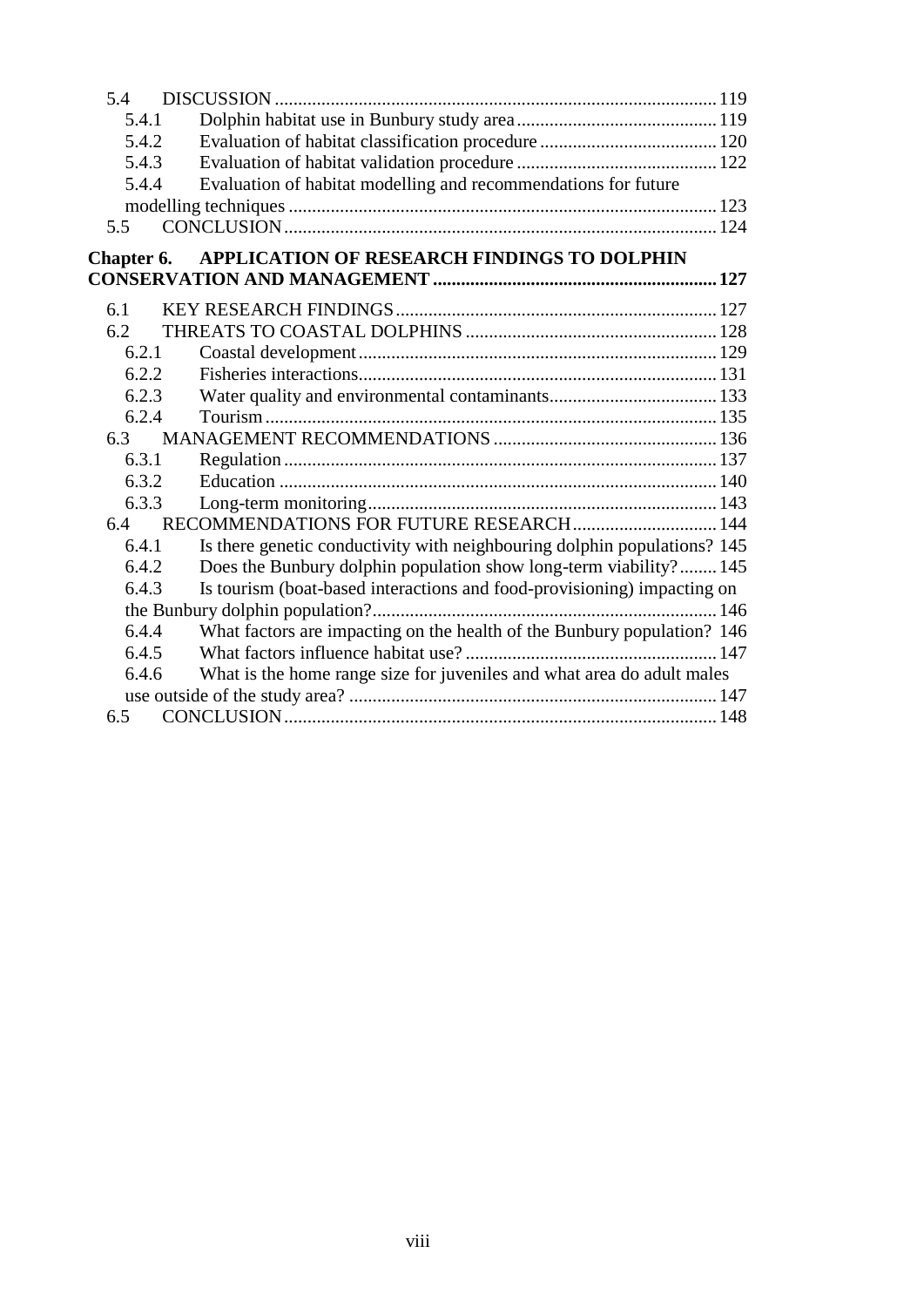## **List of Figures**

Figure 2-1 Population estimates using the Robust Design and incorporating time varying survival, temporary emigration and capture and recapture probability of all adult and juveniles from 2007 to 2009 (95% confidence intervals indicated by bars). ..35

Figure 3-1 Sighting frequency of all adult dolphins by sex (2007-2009).................49

Figure 3-2 Number of dolphin calves born per month during a 36 month period from 2007-2010 and mean sea surface temperature per month represented by hashed line, error bars are ± standard deviation. N=36 newborn calves observed. ....................50

Figure 3-3 Lagged association rates (with jack-knifed estimates showing precision) fitted model for adult females included and null associations for adult males and females. ………………………………………………………………………….52

Figure 3-4 The density of adult dolphins sighted in the study area in each austral season females (upper), males (lower) (Left-Right: Summer, Autumn, Winter, Spring) highest density indicated by dark *hotspots*......................................................................55

Figure 4-1 Mean size of home range  $(km^2)$  using MCP with increasing number of sightings using increments of five sightings per individual adult female. Error bars represent standard errors. Labels above columns represent number of individuals. ......76

Figure 4-2 Home range size  $(km^2)$  estimated using the MCP method for adult males and females using a random selection of 20 sightings. Females that use the *inner waters* indicated with open triangle symbol are those consistently sighted in Zone 3, *i.e.* the inner waters; solid triangle symbol are those consistently sighted in Zones 1 and 2, *i.e.* the coastal waters. Error bars represent standard error values. .......................................79

Figure 4-3 Home range size  $(km^2)$  estimated using the KDE method for adult males and females using a random selection of 20 sightings (same subsample of points used for both KDE and MCP methods). Error bars represent standard error values. .............79

Figure 5-1 Flowchart depicting the process to determine habitat types for the dolphin-habitat model from unsupervised habitat classification of QuickBird satellite scenes. ………………………………………………………………………….93

Figure 5-2 Habitat validation points overlaid with the transect lines used for dolphin surveys in the northern (upper) and southern (lower) sections of the study area. Quickbird satellite scenes used to classify the habitat types is visible as the background image. ………………………………………………………………………...104

Figure 5-3 Marine benthic habitat types available in the Bunbury study area. ......110

Figure  $5-4$  The contribution (y-axis) of each habitat type (x-axis) to dolphin presence modelled in MAXENT for each behavioural state: a) feeding, b) foraging, c) travelling, d) socialising and e) resting f) *overall* (not parsed by behaviour). ..............114

Figure 5-5 Map of dolphin presence modelled for *resting* in MAXENT. Yellow: highly likely to occur; blue: least likely to occur. Red box: *resting* most likely to occur. ………………………………………………………………………...115

| Figure 5-6 | Map of dolphin presence modelled for behavioural state socialising in |
|------------|-----------------------------------------------------------------------|
| MAXENT.    |                                                                       |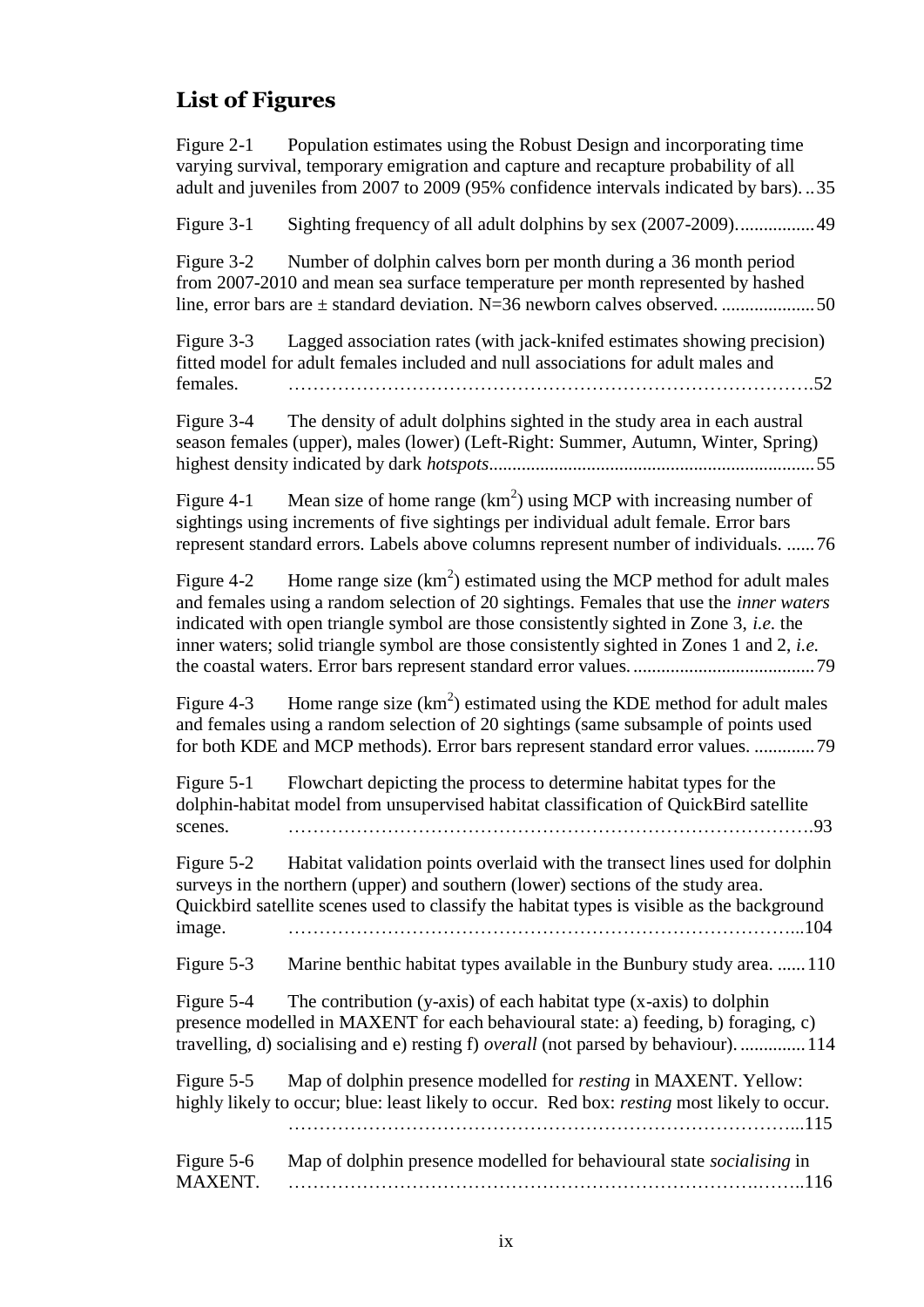|            | Figure 5-7 Map of dolphin presence modelled for <i>travelling</i> in MAXENT. Yellow:             |
|------------|--------------------------------------------------------------------------------------------------|
|            | highly likely to occur. Blue: least likely to occur. Red boxes: <i>Travelling</i> most likely to |
| occur.     |                                                                                                  |
| Figure 5-8 | Map of dolphin presence modelled for behavioural state foraging in                               |
| MAXENT.    |                                                                                                  |
|            | Figure 6-1 Map indicating locations for potential time-area closure prohibiting                  |
|            | vessels and human interaction (solid red line) and potential speed restricted area (dashed       |
|            | red line) encompassing all inner waters of Bunbury. The two existing designated ski              |
|            |                                                                                                  |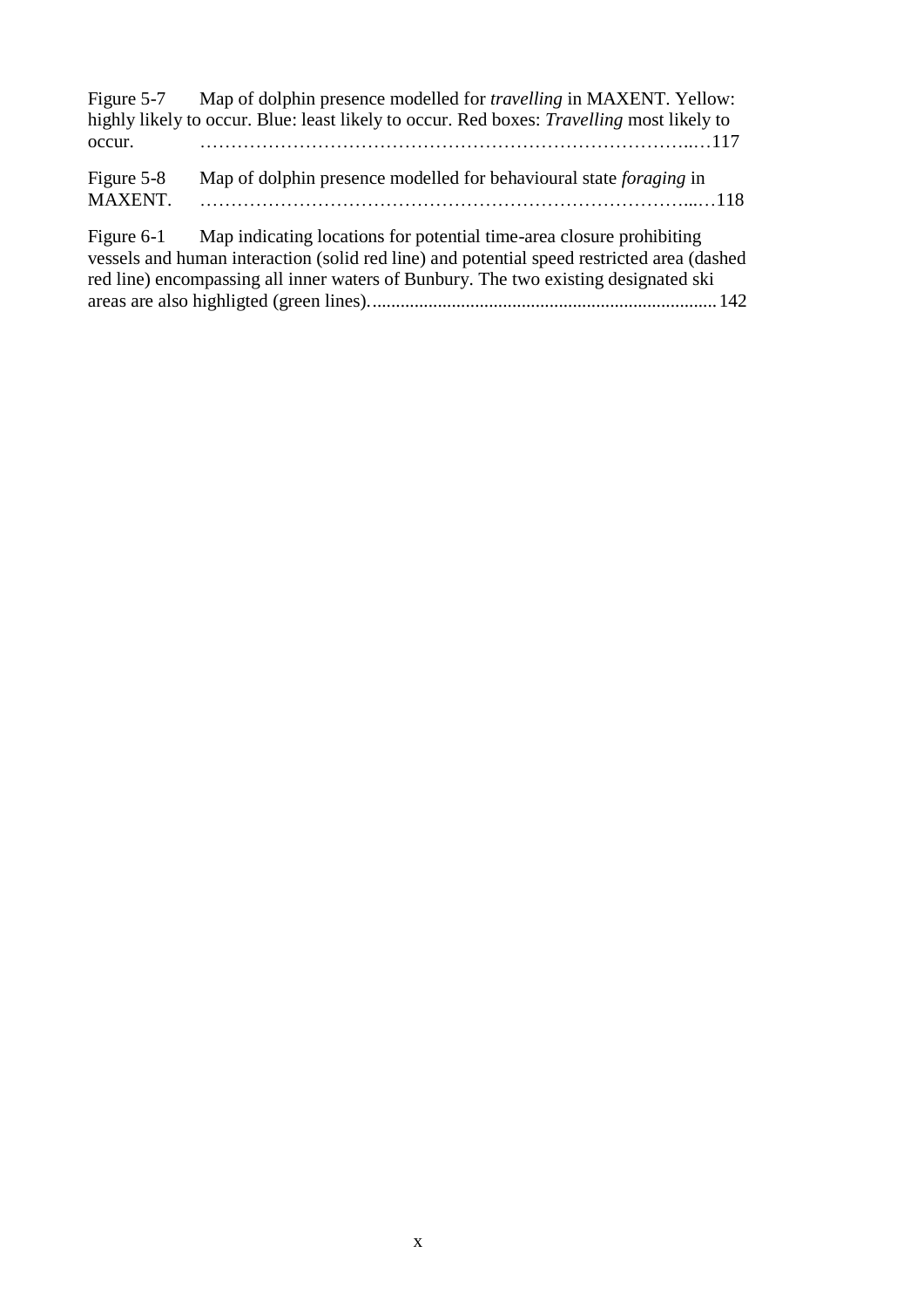# **List of Tables**

| Table 1-1 Overview of human-induced threats to coastal cetaceans. This is not an<br>exhaustive review of published literature on anthropogenic threats and impacts on<br>cetaceans. Rather, it provides an overview of the types of threats to cetaceans 6             |
|------------------------------------------------------------------------------------------------------------------------------------------------------------------------------------------------------------------------------------------------------------------------|
| Summary of annual survey effort including number of months, field days<br>Table 2-1<br>and zones of transect lines surveyed over the three year study. Dolphin group                                                                                                   |
| Summary of cumulative number of Indo-Pacific bottlenose dolphins<br>Table 2-2                                                                                                                                                                                          |
| Two tiered data structure of primary (seasons) and secondary sampling<br>Table 2-3<br>periods (completion of each zone of transects) for the Robust Design model with                                                                                                  |
| Table 2-4 Estimates showing Robust Design models with different parameters for<br>survival, emigration and capture and recapture probability. Models are in decreasing<br>order of the Akaike Information Criterion with the best fitting model presented first and    |
| Total number of transect replicates per Zone (Zone 1: Buffalo Beach; Zone<br>Table 3-1                                                                                                                                                                                 |
| Short-term preferential associations indicated by observed mean against<br>Table 3-2<br>randomised mean Half Weight Index (HWI) for adult male and adult females. SD<br>indicated in brackets. Permutations were carried out within the three week sampling<br>period. |
| Long-term preferential associations indicated by SD of observed mean and<br>Table 3-3<br>randomised mean Half Weight Index (HWI) for adult males and females. Permutation                                                                                              |
| Table 3-4 Lagged association models for adult females only. Lowest QAIC used to                                                                                                                                                                                        |
| Summary of methods available for home range estimation and where and<br>Table 4-1                                                                                                                                                                                      |
| The mean number of sightings of adult male and adult female bottlenose<br>Table 4-2                                                                                                                                                                                    |
| Mean home range size (square kilometres with standard error) estimated<br>Table 4-3<br>using both the MCP and KDE estimators for adult males and adult females77                                                                                                       |
| Table 5-1                                                                                                                                                                                                                                                              |
| Habitat types used to inform the class labels from the unsupervised<br>Table 5-2                                                                                                                                                                                       |
| Percentage and area of each habitat type $(km2)$ from the habitat<br>Table 5-3                                                                                                                                                                                         |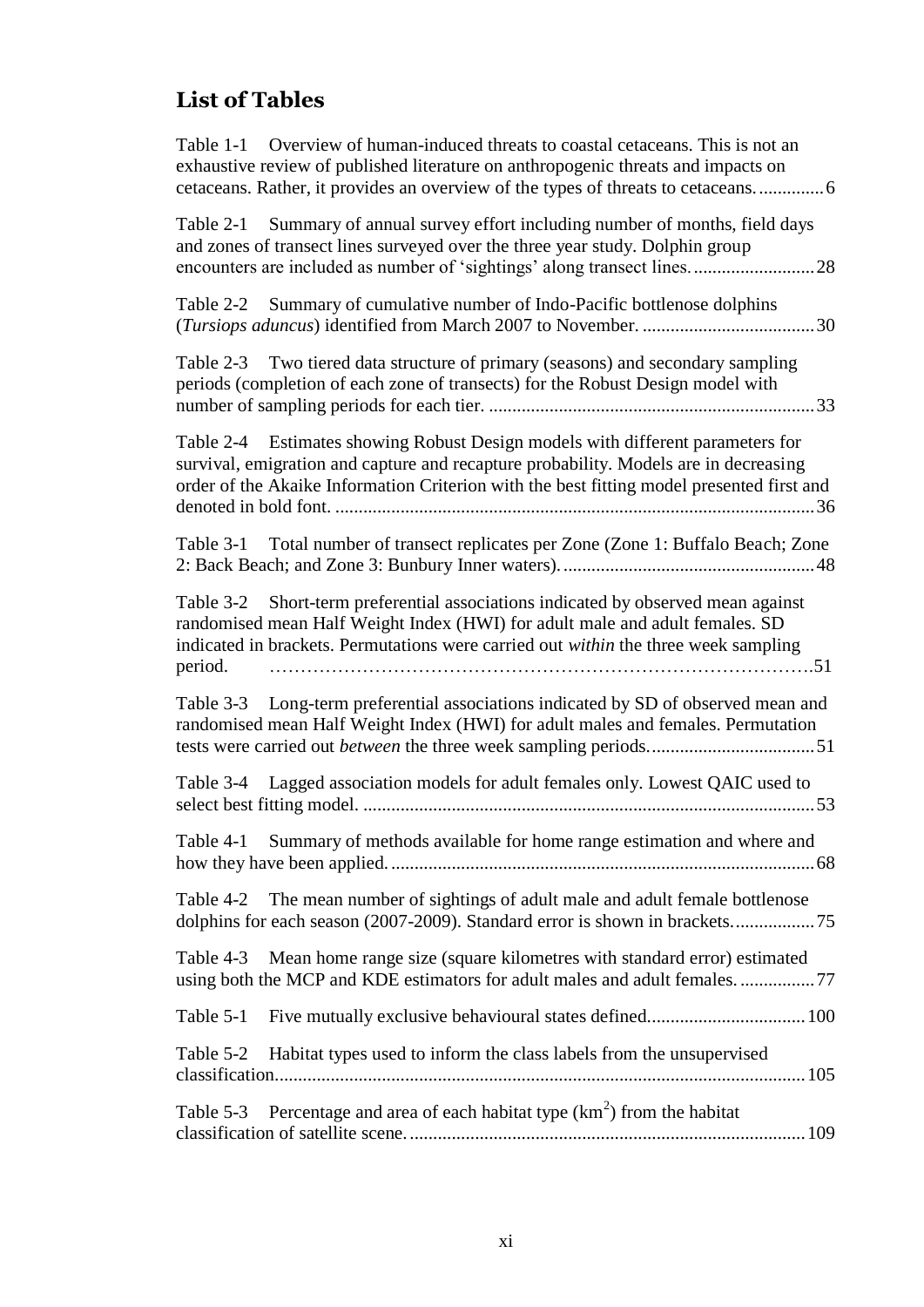| Table 5-4 Error matrix summarising the accuracy of the habitat classification. Habitat<br>classification (producer data) and the ground-truthed reference (user data) with number                                                                                                                                                                                       |
|-------------------------------------------------------------------------------------------------------------------------------------------------------------------------------------------------------------------------------------------------------------------------------------------------------------------------------------------------------------------------|
| Table 5-5 Data included in each Maxent model and the Area Under the receiver<br>operating characteristic Curve (AUC) values used to evaluate each model 113                                                                                                                                                                                                             |
| Table 6-1 Prioritisation matrix of threats ranked by probability of threat occurring and<br>the impact of that threat to the dolphin population. Threats are categorised based on the<br>probability of that threat occurring as low (no observations or reports), moderate (few<br>cases reported) or <i>high</i> (frequently observed and reported) in this study 149 |
| Table 6-2 Summary of management strategies that could benefit the dolphins in                                                                                                                                                                                                                                                                                           |
| Summary of knowledge gaps and recommendations for future research. 151<br>Table 6-3                                                                                                                                                                                                                                                                                     |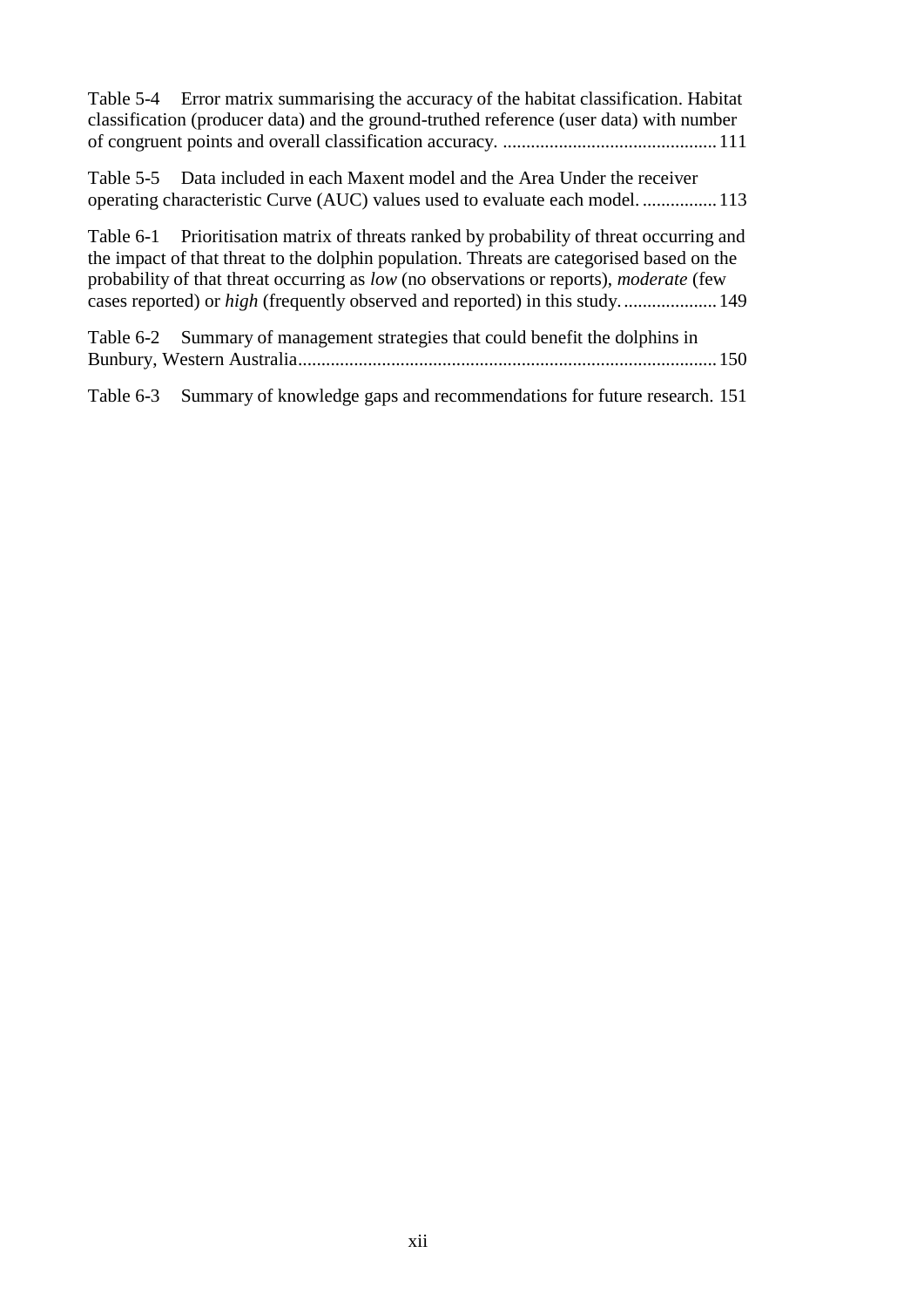## **Acknowledgments**

As with many theses this journey began some time ago and I have many people to thank.

My fascination with the ocean started as a small child and has not waned after all these years. I thank my parents who have fed my hunger to learn and provided me with experiences in, on and around the ocean from our early fishing efforts Dad to our whale and sealion encounters in our first boat the trusty Chivers Pursuit, our many wonderful family holidays to Monkey Mia. These are some of my best memories and introduced me to dolphins and research. Dad you are my hero and I'm so looking forward to spending time together again and going sailing. Thanks for taking care of my beautiful bird *Cheeky* in the final write-up stages. Cheeky has been an angel with his comic relief and unconditional companionship and tried to destroy my computer many times and sits on my shoulder as I write. Mum you bought me so many wonderful books and read to me and my love for nature has certainly come from you. You are the glue that has held our family together and the strongest person I know. Your courage and fierce determination to be there for all of my milestones keeps me going. You have both supported me when my adventures left me happy but poor and have been proud to live vicariously through me and in recent years also forfeited quality time with me so that I could finish the PhD.

A/Prof Lars Bejder, you trained me as a research assistant all those years ago in Monkey Mia when you were doing your own PhD and took a gamble on a giggly aussie sheilah in your team. You have had the *big picture* all along and have really put Bunbury and Murdoch on the map in terms of dolphin research. I hope the lab continues to grow and be successful and that as your first PhD student it has been successful and worthwhile. I hope its all smooth sailing with the rest of your students and that for your sake they get the 'story' down pat first time round. Now do I get the keys to the club?

Emeritus Professor Stuart Bradley you took me under your wing back when I was an undergraduate and just starting to get an interest in animal behaviour and research. You invested a lot of time and energy into my early research at Bunbury on the food provisioned dolphins and then in Shark Bay for my honours project and are one of the main reasons I returned to complete the PhD, finally you are seeing it come to fruition.

Professor Ken Pollock I am truly blessed to have had the privilege working with you on the population models and learning from the 'guru.' Our discussion always left me inspired and refreshed after discussing the population dynamics and biology of these animals.

Dr Ross Lanzke was generous with his time and patience in showing me tricks of the trade in GIS and Microsoft office that preserved my sanity and time and was a wonderful source of encouragement during the post-graduate GIS course. Thanks Ross!

There are a several superwomen that I aspire to be like:

Dr Kelly Waples you have been my mentor since we met at Underwater World in 1993 and have seen me try and follow in your footsteps, I hope I've made you proud. Thank you for wading through the chaos that I wrote down and making sense of what I was trying to say. Your continual encouragement and editing (in your own time!), for all the time you have given me I am forever grateful! The endless coffees and chats I'll cherish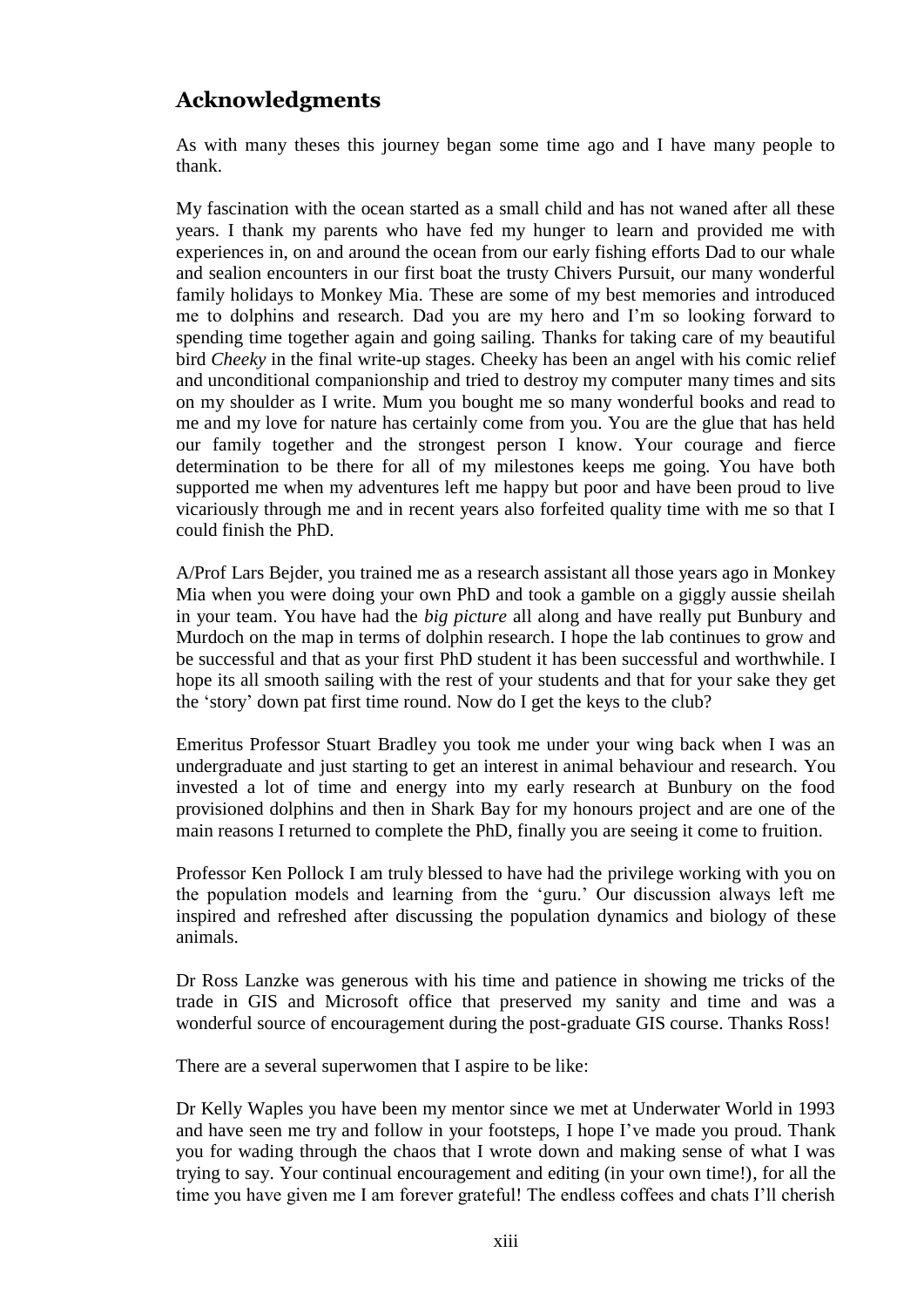and you really never gave up on me and were eternally optimistic even when I wasn't confident myself. I'm very much looking forward to working together in the future.

Dr Halina Kobryn the computer whiz and one of the cleverest women I know, you have taught me everything I know about GIS and now that's actually quite a lot! You have gone beyond the call of duty as a supervisor and spent many, many hours helping streamline GIS processes and saving me time and sanity over and over again. You always showed concern and interest in my life and that motherly instinct was welcome in the last couple of years. I hope I can apply some of the new skills you have taught me to work in the future.

Dr Amanda Hodgson, well Manda I wouldn't have got through the last stages of this without you. Your constructive comments and positivity restored my hope and confidence that there was a light at the end of the tunnel (even if I couldn't see it). You are such a bright spark and extremely busy, but selfless. Your feedback on two of my chapters has gotten me over the line. I will be forever grateful for this.

Dr Amy Samuels gave me my first big break in dolphin research. I wish she could have seen the end of this project and my thesis and that it would have made her proud! Amy had an amazing grasp of English and grammar and these qualities were very much missed in the late stages of write-up but I feel fortunate to have worked with Amy on my honours thesis and our manuscript and that her superwoman approach to life continues to inspire me years later.

I want to thank fellow lab mates Anna Kopps, Anna Sellas, Julian Tyne, Simon Allen, Shannon McCluskey, Claire Daniel, Oliver Manlik and especially Valissa Buchanan for collaboration, support, laughs, useful discussions and even for the examples of 'what not to do' it was all character building and has added to my life experience.

To the research assistants that made the field work such a blast had me laughing in all conditions and funded your own trips to assist on the project. I am indebted and cannot believe the dedication and work that you did entering & processing data, coming down with 'fin-eye' and keeping me sane at all stages of the project. It has been one of the most enjoyable aspects of the PhD working with great people and making new friends. I list you now in order of appearance Elisa Richardson, Graeme (Skipper), Janna Knust, Sandra Kotter, Kylie Owen, Neta Scheinman, Lizette Viljoen, Delphine Chabanne, Sarah Gardner, Laura Boren, Chris Muller, Chris Phillips, Martin Pepper, Rene Jensen, Kim Onton, Dee McElligot, Simon Allen, Mikaela Cannon, Anne Groeneveld, Sarah Stratman, Caitlin Birdsall, Mel Froude, Andrew Madigan, Scott Quakkelar, Kristel Wenziker, Joey, Nicole Cann, Matthias Schneider, Aniek Van den Berg, Amanda Ophof and Marianne Cannon.

Lizette, Delphine, Miki & Mel were even repeat offenders coming for more than one season. I hope that I can come and repay the favour by volunteering on all the great projects you are now doing yourselves.

Rae and Richard of ACRM base, you were a friendly and comforting presence on the radio and were always keeping track of me at sea, the most amazing voluntary service it astounds me. Now you can see what I've been up to all these years!